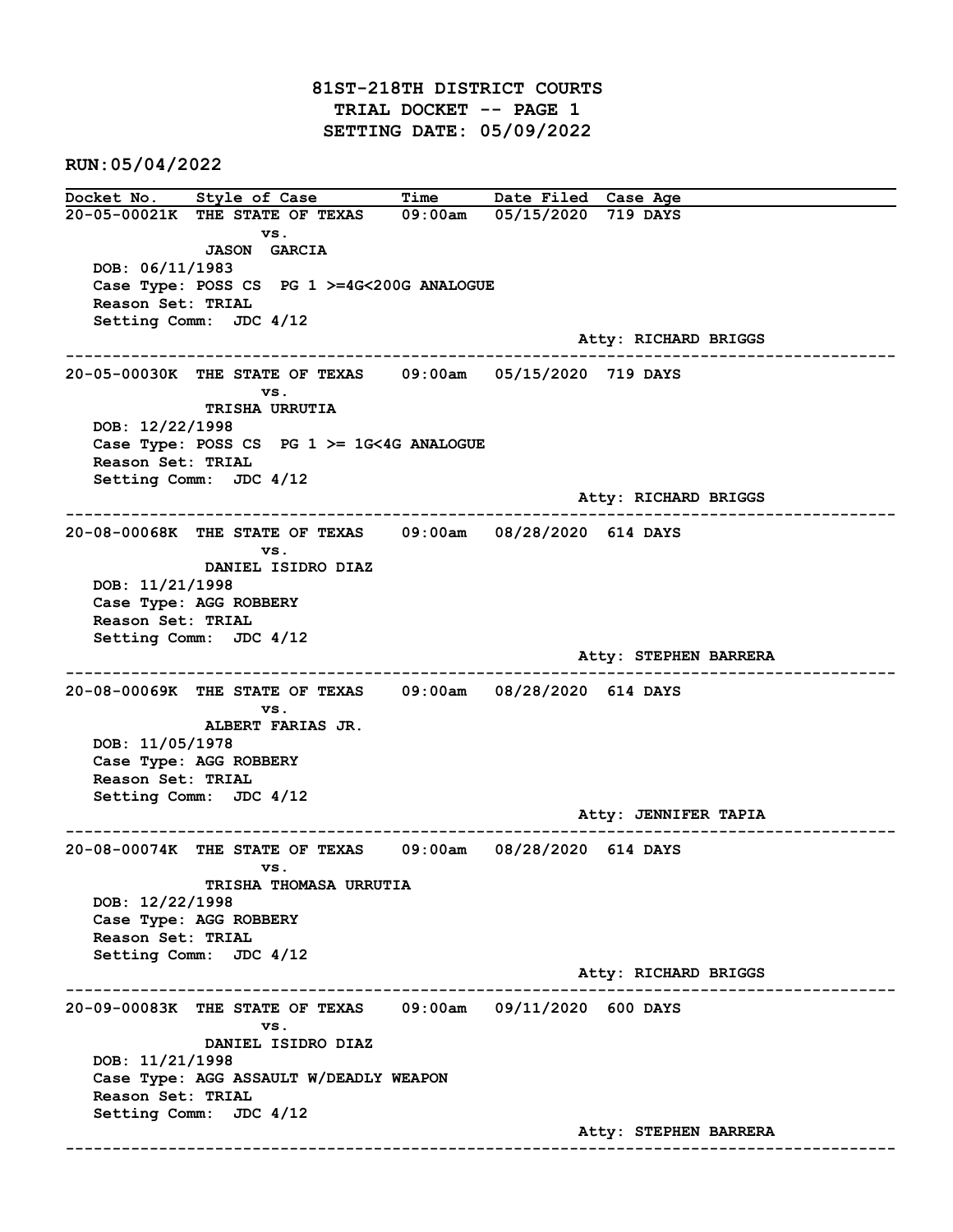RUN:05/04/2022

Docket No. Style of Case Time Date Filed Case Age 21-03-00016K THE STATE OF TEXAS 09:00am 03/12/2021 418 DAYS vs. STEVEN R. PESINA DOB: 08/05/1994 Case Type: POSS MARIJ >4OZ<=5LBS Reason Set: TRIAL Setting Comm: JDC 4/12 Atty: TRLA PDO ------------------------------------------------------------------------------------------------------------------------ 21-03-00036K THE STATE OF TEXAS 09:00am 03/12/2021 418 DAYS vs. JARED R. MARTINEZ DOB: 01/13/2001 Case Type: SEXUAL ASSLT CHILD Reason Set: TRIAL Setting Comm: JDC 4/12 Atty: ADRIAN PEREZ ------------------------------------------------------------------------------------------------------------------------ 21-03-00039K THE STATE OF TEXAS 09:00am 03/12/2021 418 DAYS vs. DAVID ALVARADO DOB: 08/14/1981 Case Type: IMPROPER PHOTO/VISUAL RECORDING AROUSE/GRATIFY Reason Set: TRIAL Setting Comm: JDC 4/12 Atty: TRLA PDO ------------------------------------------------------------------------------------------------------------------------ 21-05-00044K THE STATE OF TEXAS 09:00am 05/28/2021 341 DAYS vs. RICKY WAYNE LINKINHOKER DOB: 08/21/1959 Case Type: POSS CS PG 1 <1G Reason Set: TRIAL Setting Comm: JDC 4/12 Atty: TRLA PDO ------------------------------------------------------------------------------------------------------------------------ 21-09-00081K THE STATE OF TEXAS 09:00am 09/10/2021 236 DAYS vs. COURTNEY MARIE CISNEROS DOB: 08/30/1981 Case Type: THEFT PROP >=\$2,500<\$30K Reason Set: TRIAL Setting Comm: JDC 4/12 Atty: STEPHEN BARRERA ------------------------------------------------------------------------------------------------------------------------ 21-09-00086K THE STATE OF TEXAS 09:00am 09/10/2021 236 DAYS vs. CLARISA MARIE PESINA DOB: 05/12/2000 Case Type: ASSAULT FAM/HOUSE MEM IMPEDE BREATH/CIRCULAT Reason Set: TRIAL Setting Comm: JDC 4/12 Atty: TRLA PDO ------------------------------------------------------------------------------------------------------------------------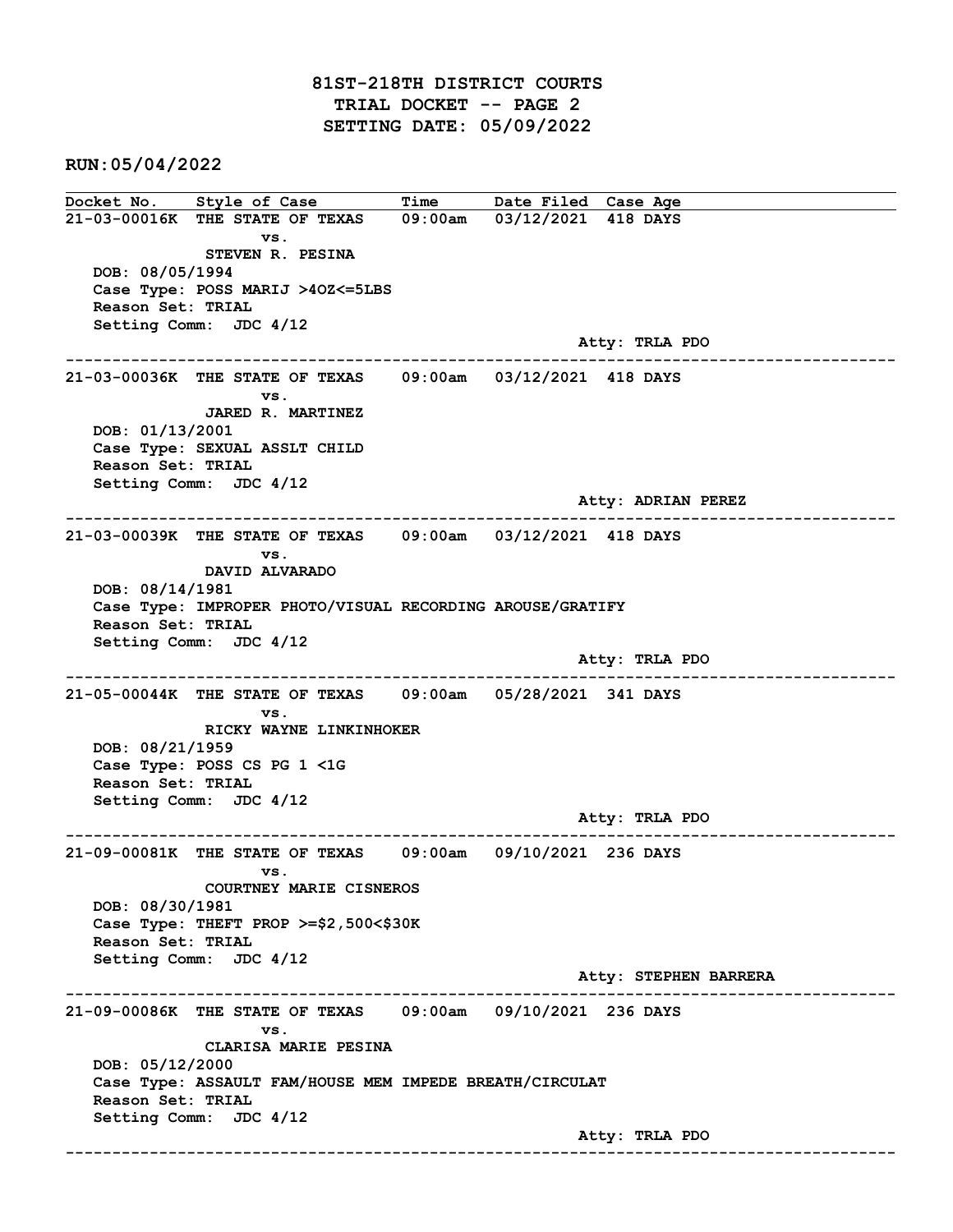RUN:05/04/2022

Docket No. Style of Case Time Date Filed Case Age 21-09-00087K THE STATE OF TEXAS 09:00am 09/10/2021 236 DAYS vs. STEVEN RAY PESINA DOB: 08/05/1994 Case Type: POSS MARIJ >4OZ<=5LBS Reason Set: TRIAL Setting Comm: JDC 4/12 Atty: TRLA PDO ------------------------------------------------------------------------------------------------------------------------ 21-09-00090K THE STATE OF TEXAS 09:00am 09/10/2021 236 DAYS vs. JESSE JOE SALINAS DOB: 03/17/1980 Case Type: AGG ASSAULT CAUSES SERIOUS BODILY INJ Reason Set: TRIAL Setting Comm: JDC 4/12 Atty: TRLA PDO ------------------------------------------------------------------------------------------------------------------------ 21-09-00093K THE STATE OF TEXAS 09:00am 09/10/2021 236 DAYS vs. KYLE EARL WILLIAMS DOB: 11/10/1989 Case Type: ASSAULT FAM/HOUSE MEM IMPEDE BREATH/CIRCULAT Reason Set: TRIAL Setting Comm: JDC 4/12 Atty: STEPHEN BARRERA ------------------------------------------------------------------------------------------------------------------------ 21-11-00097K THE STATE OF TEXAS 09:00am 11/05/2021 180 DAYS vs. JASON MICHAEL GARCIA DOB: 06/11/1983 Case Type: POSS CS PG 1 <1G Reason Set: TRIAL Setting Comm: JDC 4/12 Atty: RICHARD BRIGGS ------------------------------------------------------------------------------------------------------------------------ 21-11-00101K THE STATE OF TEXAS 09:00am 11/05/2021 180 DAYS vs. DANIEL RAMIREZ, III DOB: 06/18/1996 Case Type: BURGLARY OF BUILDING Reason Set: TRIAL Setting Comm: JDC 4/12 Atty: TRLA PDO ------------------------------------------------------------------------------------------------------------------------ 22-01-00015K THE STATE OF TEXAS 09:00am 01/18/2022 106 DAYS vs. CHRISTOVAL SOTO-REYES DOB: 08/26/1980 Case Type: THEFT PROP >=\$2,500<\$30K Reason Set: TRIAL Setting Comm: JDC 4/12 Atty: ADRIAN PEREZ ------------------------------------------------------------------------------------------------------------------------